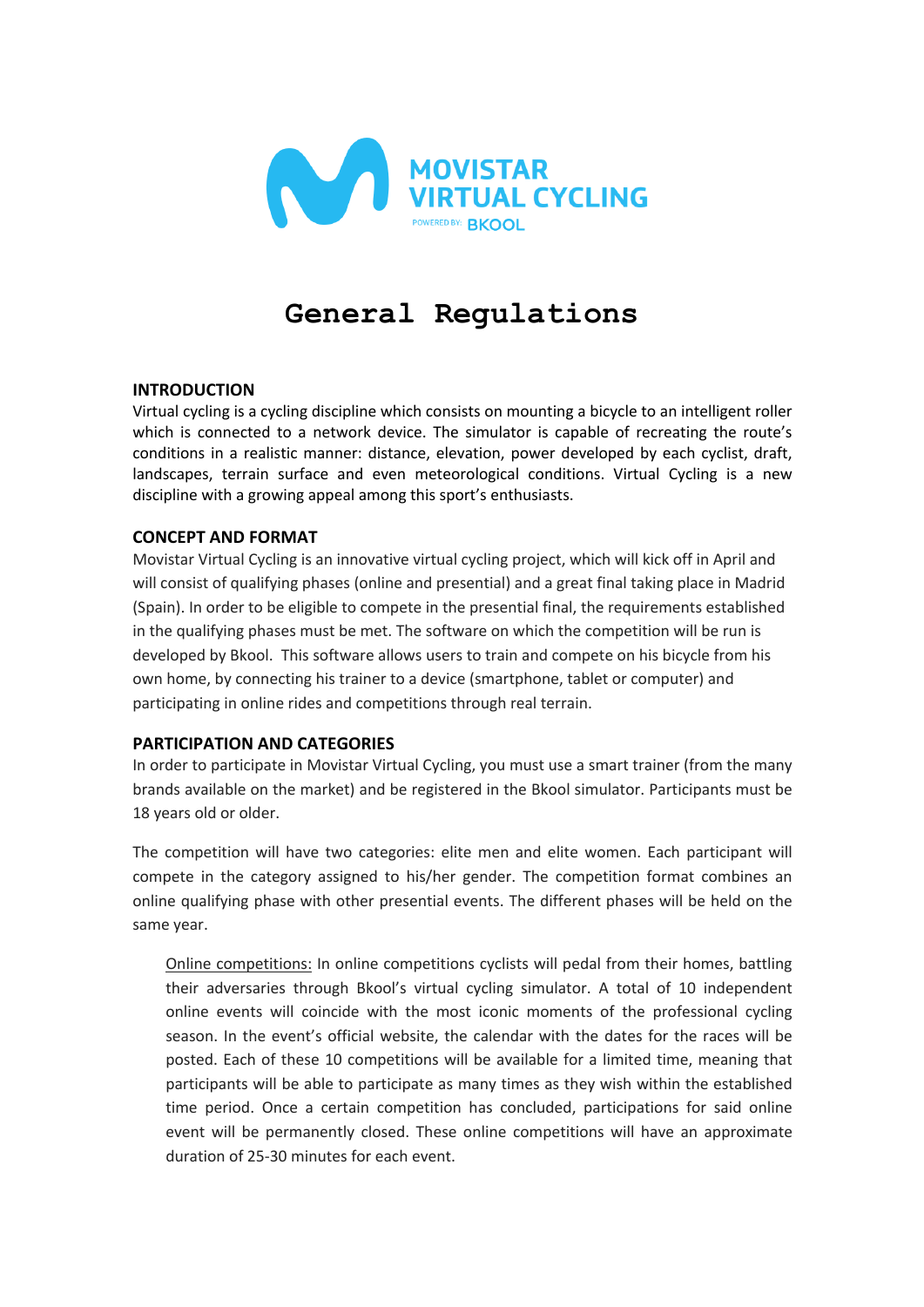Sprint Competitions: A total of eight presential qualifying races will be held across Spanish territory. For these competitions, participation will be individual and independent, aboard the bicycles prepared by the organization. The duration of these races will be approximately 4-5 minutes. In order to participate, riders must be registered at the event's official website, making a reservation for the chosen time and place.

Endurance competitions: Two massive qualifying races will be held in Madrid (Spain). Each of the competitions will feature 20 cyclists racing simultaneously. These competitions will have an approximate duration of 12-15 minutes. In order to participate, riders must be registered at the event's official website, making a reservation for the chosen time and place.

Final competition: The final event will be included in Festibike's activity program, the International Bicycle Fair which will be held on September 13 through 15 in Las Rozas, Madrid. Only qualified riders from previous events will be able to participate at Festibike.

#### **REGISTRATIONS**

Participating in Movistar Virtual Cycling will be completely free of charge. In order to participate, riders must register through the competition's official website at www.movistarvirtualcycling.com.

In order to participate in the online qualifying events, riders must have previously been registered in the Bkool platform. A direct link to this registration can be found on the competition's official website.

In order to participate in presential competitions, riders must register through the competition's official website and select a time and place.

## **ACCREDITATIONS AND PROGRAMME**

For all presential competitions (sprint and endurance), cyclists must attend to the accreditation zone in sufficient advance to their start time. In order to make their registration, riders must present an ID document. Registration is personal and only the participant will be allowed to formalize it. A program of scheduled sessions will be established independently for each venue. This information will be available in the corresponding section of the competition's official website.

## **RANKINGS AND PRIZES**

- In each of the 8 sprint competitions, the two leaders of each category will access straight to the final phase at Festibike.
- In each of the 10 online competitions, the two leaders of each category will access straight to the final phase at Festibike.
- In each of the 2 endurance competitions, the 12 leaders of each category will access straight to the final phase at Festibike.

Consequently, the final phase at Festibike will host 40 cyclists from the On-Line competitions, 32 cyclists from the sprint competitions and 48 cyclists from the endurance competitions. A total of 120 cyclists will have a reserved spot in the final phase at Festibike.

The following prizes apply to both the male and female categories independently.

The winners of the online competitions will be awarded with Bkool material.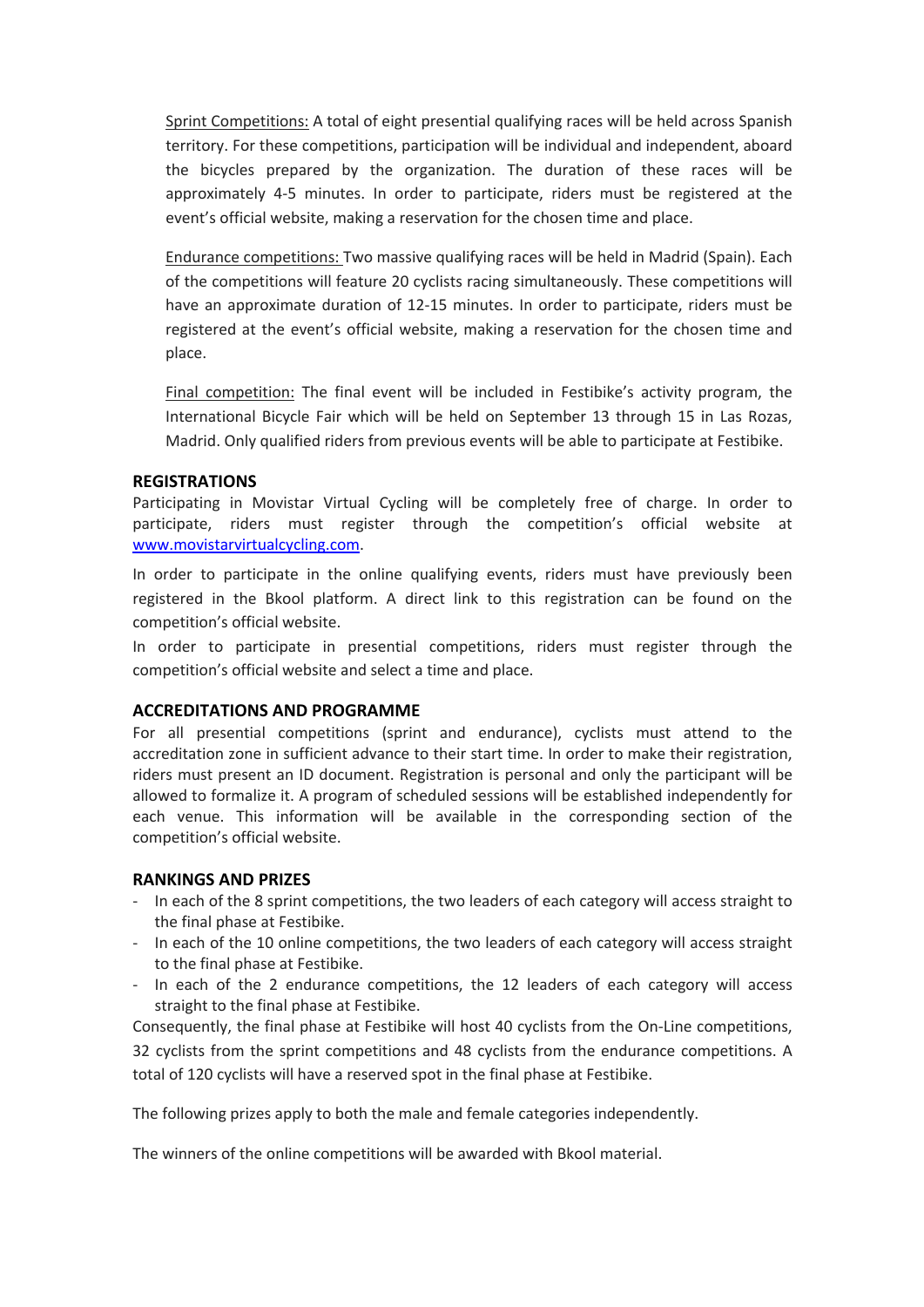The winner of each sprint competition will be awarded with Bkool material.

The winner of each endurance competition will be awarded with Bkool material.

The final phase at Festibike will have Price Money for the top 20 finishers in both categories:

1st - 1.000€ 2nd - 500€ 3rd - 250€ 4th - 100 5th - 75€ 6th through 20th - 50€

Additionally, Movistar will make corresponding awards to their clients in each of the competitions.

# **FESTIBIKE FINAL PHASE**

The final phase will take place at Festibike's International Bicycle Fair, which will be held on September 13 through 15 in Las Rozas, Madrid, Spain.

This final phase will consist of the following competition program:

- Endurance Competition at Festibike: to be held on Friday during the Fair's afternoon schedule, with three organized qualifying sessions featuring 20 male and female cyclists per session and a duration of approximately 25-30 minutes. From this endurance classification, the 12 best times of each category will move on to the semifinals, adding up to a total of 120 cyclists (60 per category) qualified through to the semifinals from all the qualifying events.
- Semifinals: on Saturday, three semifinals will be held for each category (three in the morning and the rest in the afternoon), which will determine our 40 finalists, 20 per category, of this inaugural edition of Movistar Virtual Cycling.
- Finals: the great final, male and female, will be held on Sunday September 15<sup>th</sup> in the morning, coinciding with the final moments of Festibike.

# **AWARD CEREMONIES**

Each of the competitions can be subject to protocolary award ceremonies to present the winners with their prizes. Participants must attend the ceremony with the same jersey used for the race, or an identical one if the rider wishes to change. In analogy to UCI competitions, participants will be presented in their race attire, dressed with their team jerseys, no hats, headbands or glasses until they exit the ceremony's enclosure. Participants will not be allowed to carry flags, signs or similar elements which may disrupt the course of the ceremony. Throughout the course of the ceremony it is prohibited for the rider to receive any of the aforementioned objects from spectators. Any infraction of the previous dispositions could be reason for disqualification of the participant in question.

# **GOVERNING BODY**

Although the organization believes in the competitors' sportive and fair behavior, a technical jury team will be appointed in order to enforce the established rules and ensure that participants compete on equal terms. An automatic system designed to detect irregularities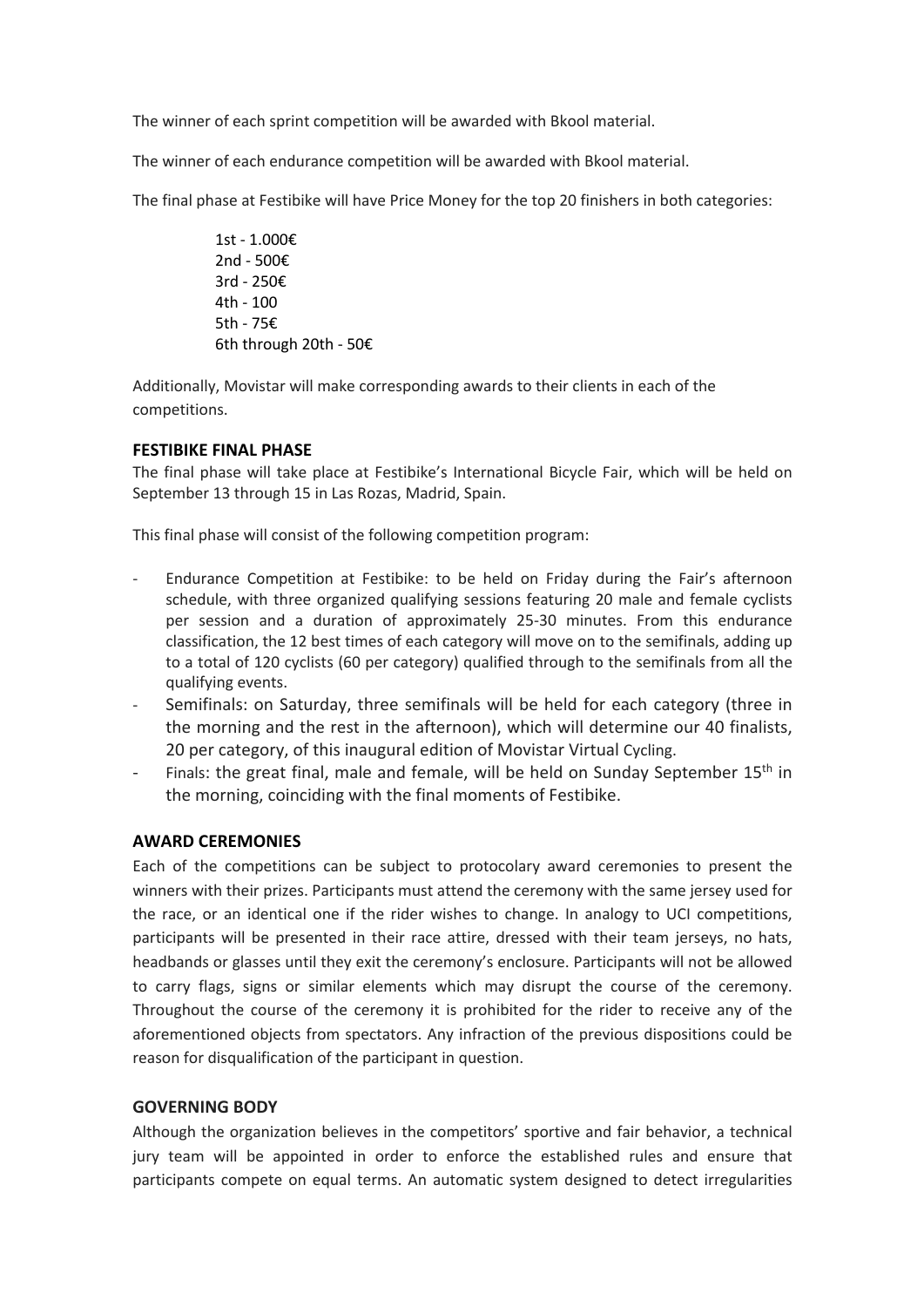will be available at competitions, where it will be supervised and assessed by a technical team which will judge any doubtful participations. Additionally, this technical jury personnel will be present at al the presential competitions, being in charge of verifying the rankings. To achieve this they will be able to control the speed, power output and cadence of every participant. Furthermore, they will have access to the history of any participant's profile on Bkool's database in order to verify each rider's participation.

## **ACCIDENT INSURANCE**

Each participant will have accident and civil liability insurance by participating in the competition. Consequently, each rider must register an inscription with his personal data and this registration will not be transferrable to any other cyclist.

## **TRANSFER OF IMAGE RIGHTS**

By accepting these regulations, the participant authorizes organizers to capture photography and audiovisual content for their further publication in the media, websites or social networks belonging to the competition or any of its sponsors.

## **COMPETITION CANCELLATION**

Organizers will be able to suspend, cancel or withdraw any of the competitions without any compromise to the participants. If prompted by force majeure or any external factors the organization feels obliged to suspend, cancel or withdraw the event they will not be obliged to pay any compensation to the enrolled participants.

## **PARTICIPATION RULES**

# **ON Line Competitions**

By participating in the event, the competitor accepts to follow the rules hereby described, as well as any decisions to be taken by Bkool, the organizer.

Additionally, the competitor affirms to have read and to accept the terms and conditions of Bkool's platform by registering, as well as assuring that his/her physical condition is appropriate to be able to carry out the proposed activities.

Participants must use their real name in their registration and set their username in the Bkool simulator to the initial of their first name followed by their full last name. Example: Alejandro Valverde -> A. Valverde.

Bkool takes the participant's good intentions for granted, assuming that they will respect the rules and discard any sessions which for any reason don´t show real results or contact the organizer.

All results are subject to any revisions by Bkool, discarding those that may be considered inadequate, either due to the data registered during the session or because the provided data is incorrect or false.

In similar fashion, the participant's history will be supervised to verify that the data provided is correct and doesn't present unnatural shifts in his physical parametres or performance.

Factors to be considered when determining invalid results:

Modifications in the user's weight, as well as unlikely values.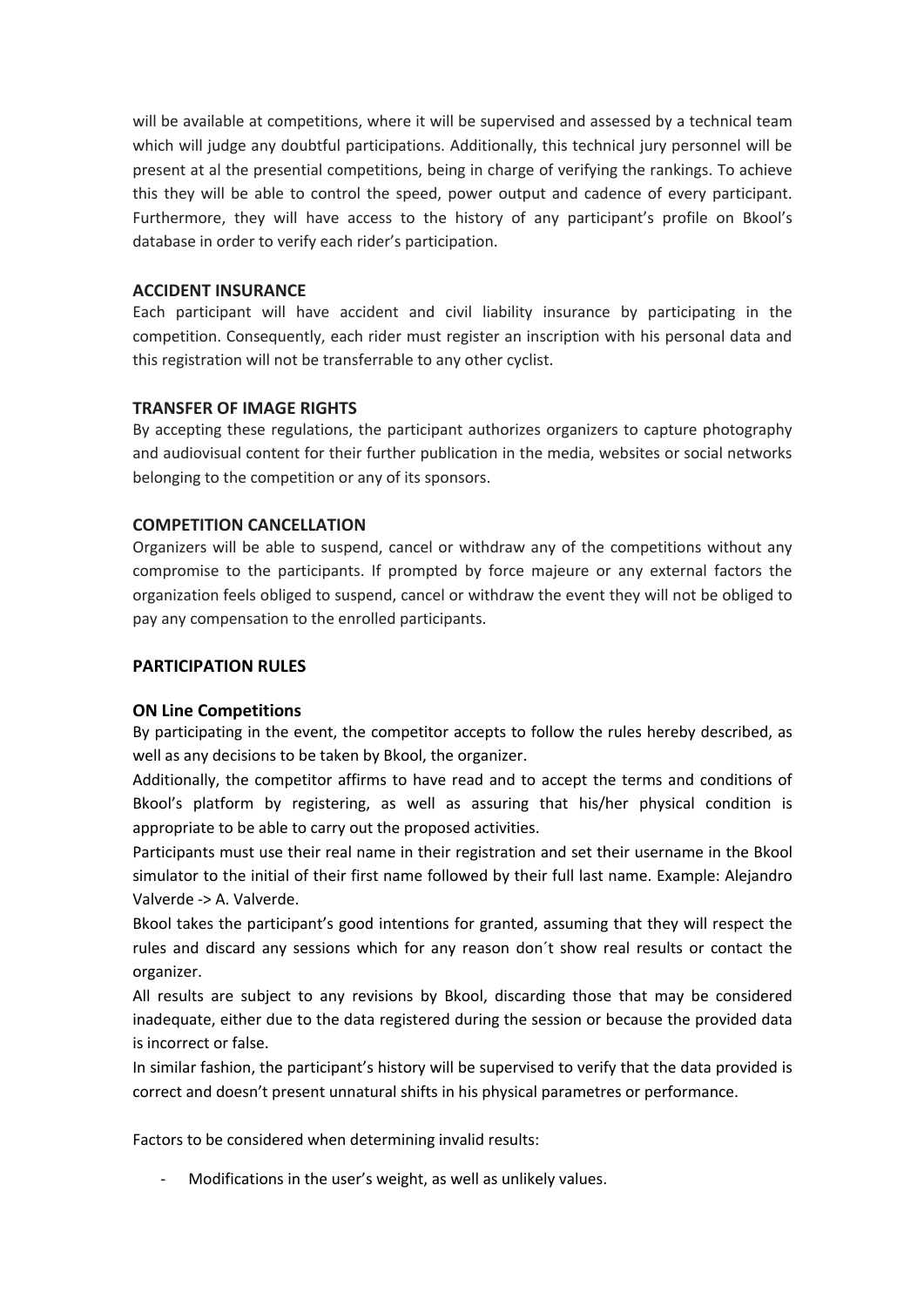- Abrupt changes in performance in the participant's history.
- Values above 6 w/Kg in 5 minutes or above 5.2 w/Kg in 20 minutes during the event\*.
- Watt output averages that don't correspond with reality. (Low values in comparison with W/Kg in uncorresponding gears)
- Unlikely spikes in speed or power output.
- Unlikely speed averages.
- Inadequate calibration or errors in the devices used.
- Invalid name.

*\*Values from top professionals are taken as a reference. These athletes can approximately obtain results of:* 

## *- 5.5 w/Kg (women) // 6.5 w/Kg (men) for 4 to 8 minutes.*

*- 4.5 w/Kg (women) // 5.5 w/Kg (men) for 20 to 40 minutes.*

Any issue encountered during the course of the event such as: connection issues with the used devices, internet failures or lag, technical problems including computers or platform are considered mechanical problems. For this reason, no adjustments will be made to the event's results to compensate or correct for said issues.

In the event that the Bkool platform presents any issue in its system during the course of the event, the most appropriate solution possible will be applied.

Stages must be completed in the period announced by the organization. Any result before or after this period will be disregarded in the final classification of the stage.

The participant can make as many attempts of the stage as he wishes, as long as they fall within the assigned time period, taking the best of the set times.

Organizers will previously announce the period during which the participants may attempt the proposed stages.

Any complaints will be addressed to the organization at info@movistarvirtualcycling.com

where they will be studied, demanding additional evidence or data to confirm said complaint if necessary.

In the case of performance values or other data, official tests that confirm the provided data may be requested. After deliberation, the final decision may not be appealed before any other entity.

Organizers recommend that every cyclist performs a complete medical examination and stress test to prove that their health and condition is appropriate for the proposed activity.

## **Presential Competitions**

For Sprint and Endurance competitions in Madrid, cyclists will compete on bicycles provided by the organization, where each rider's pedals will be installed upon request in the registration form. Bicycles of different sizes will be available, and riders must specify their height when formalizing their registration.

For Endurance competitions to be held at Festibike, cyclists will compete on their own bicycles. Competitors must specify the technical characteristics of their bicycle in the registration form in order to assure that all bicycles are compatible with the trainers used. In the case that a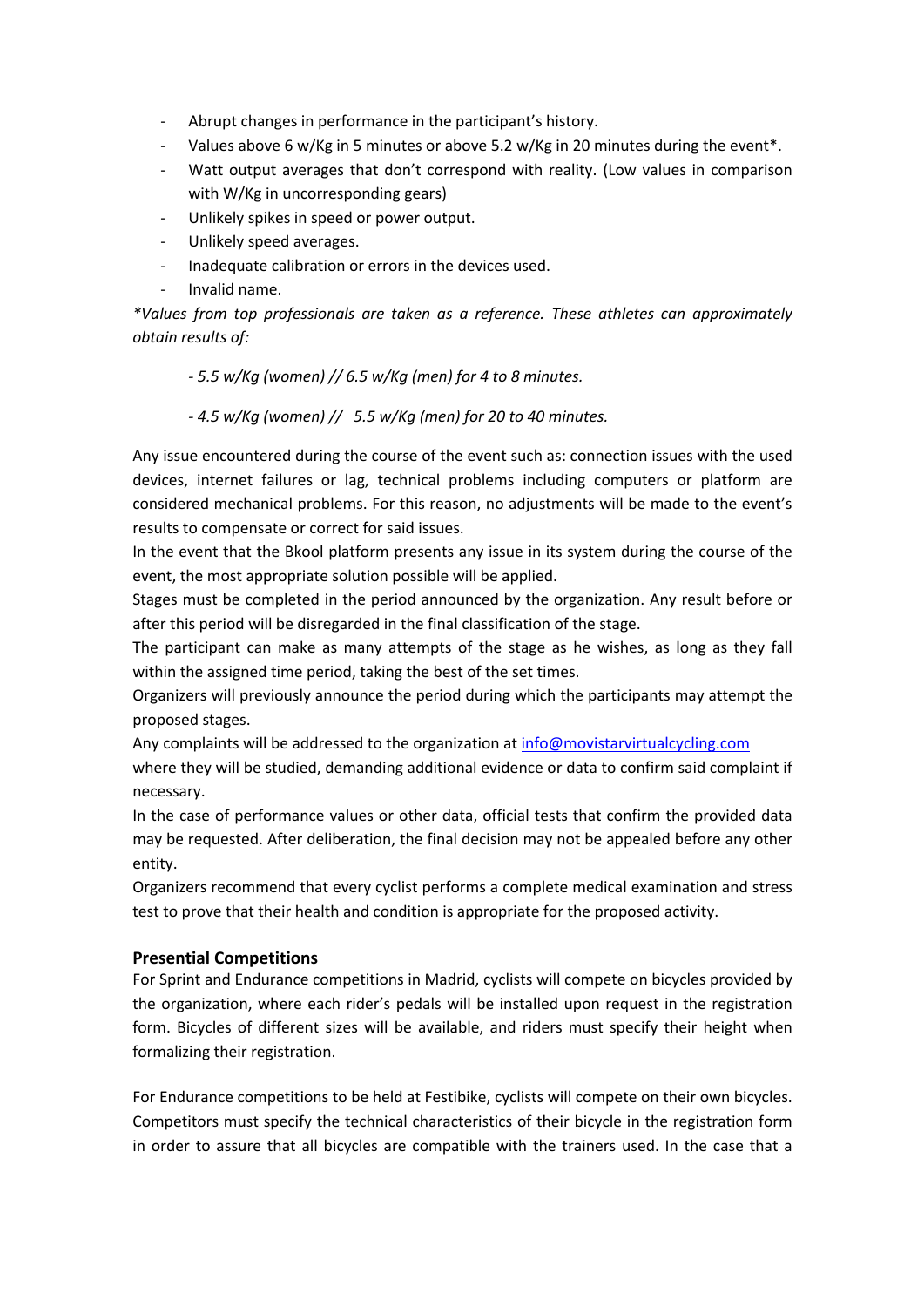bicycle is not compatible, the competitor will be informed in advance, and in this case that model of bicycle may not be used in the competition.

Only road bicycles with 700 size wheels and 11 speed drivetrains will be admitted. Competitors must present their bicycles in a clean and properly working state.

The organization may not be held responsible of any damage or loss of a competitor's material during the course of the competition and before or after the event.

For Sprint competitions it is recommended to wear sportive attire and bring a change of clothes for after the competition.

For Endurance competitions it is obligatory to wear cycling attire and it is recommended to bring a change of clothes for after the competition.

All participants are covered by a nominal Accidents Insurance.

The organization recommends that cyclists perform a complete medical check as well as a stress test to ensure that their health condition is appropriate for the proposed activity.

If any mechanical or physical issues should appear during the course of the competition, the affected cyclist may request for external help by raising his hand. In this case, a member of the organization will approach their position and attempt to solve their setback. Competitors will not be allowed to get off their bicycles while the event is underway.

Any possible digital problems or connection issues are considered a racing incident and will be interpreted as a mechanical issue.

## Program and schedule of a Sprint event:

-Citation for registration: 30 minutes prior to the start time.

-Start of the warm up: 10 minutes prior to the start time.

In the case that a competitor fails to meet this schedule established by the organization, he will be considered to have withdrawn the competition.

In a Sprint event a session can be repeated as long as there are free spaces in the following programmed sessions. A scheduled program for the sessions will be established independently for each venue. This information will be available in each event's particular section.

## Program and schedule of an Endurance event:

- Citation for registration in each venue's race office: 60 minutes prior to the start time.

-Bicycle handed to the organization: 60 minutes prior to the start time.

-Signature control: 30 minutes antes prior to the start time.

-Start of the warm up: 20 minutes prior to the start time. (15 minute warm up)

In the case that a competitor fails to meet this schedule established by the organization, he will be considered to have withdrawn the competition.

A scheduled program for the sessions will be established independently for each venue. This information will be available in each event's particular section.

In Endurance events, a cutoff time will be established when a competitor exceeds 150% of the total time registered by the winner of his session. In this case, the competitor will be considered as NOT qualified.